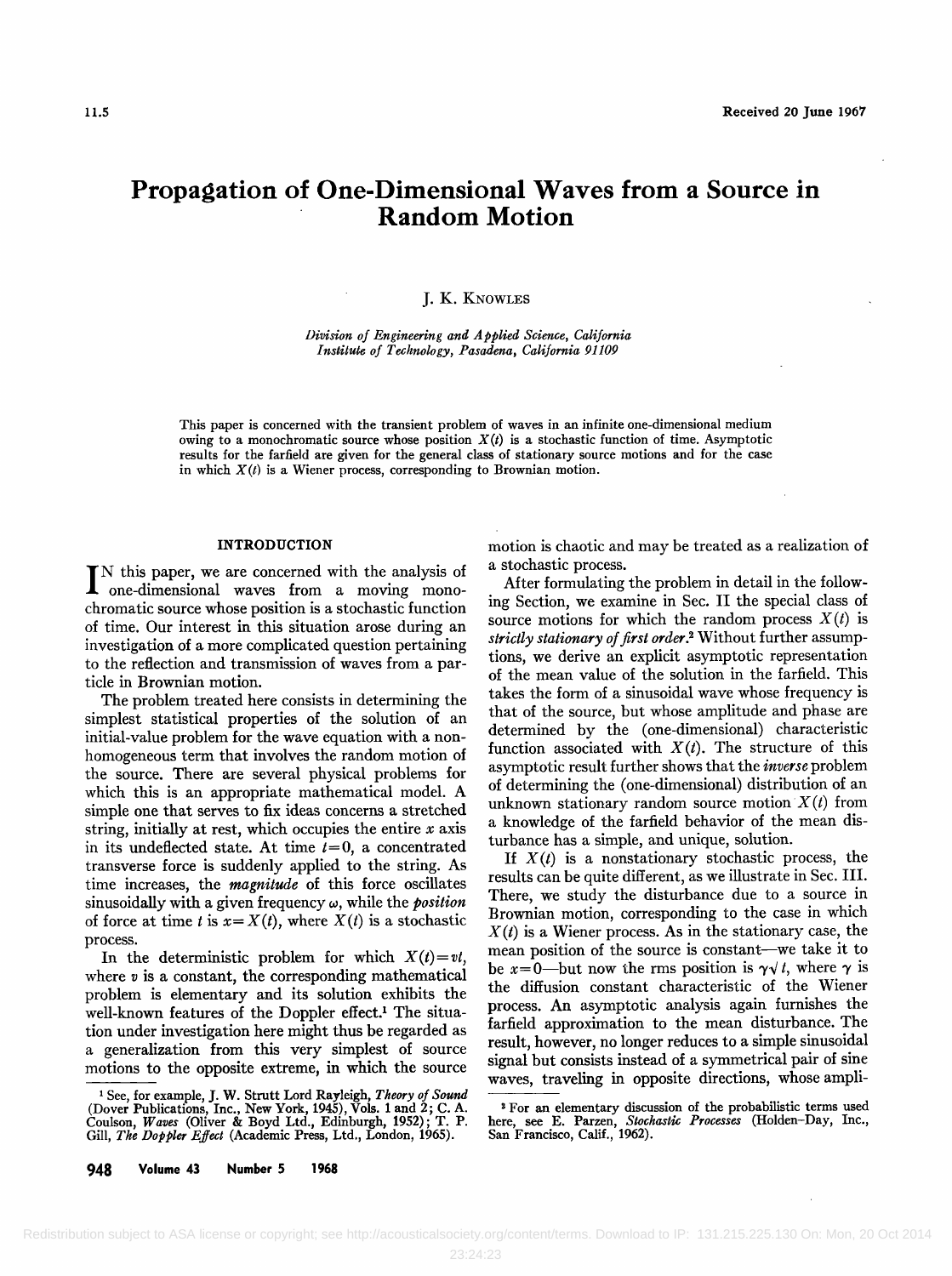**tudes decay exponentially on either side of their peak values. These maximum values of amplitude occur at**   $x = \pm ct$ , where c is the "sonic speed" of the wave equation at hand. The frequency  $\omega^*$  of these sinusoidal waves differs from the frequency  $\omega$  of the source. It is given by

$$
\omega^* = \omega \left[ 2 \bigg/ 1 + \left( 1 + \frac{4\gamma^4}{c^4} \omega^2 \right)^4 \right]^{\frac{1}{4}}.
$$

**While there is indeed an extensive literature concerning problems of random waves and oscillations, much of it is relevant here only in a general way. An extensive survey of work pertaining to random vibrations has**  been prepared by Crandall.<sup>3</sup> Stochastic aspects of wave**propagation problems have been primarily those associated with random media. 4** 

# **I. FORMULATION OF THE PROBLEM**

We seek a solution  $u(x,t)$  of the differential equation

$$
u_{xx}-(1/c^2)u_{tt}=P\cos\omega t\,\delta[x-X(t)],\qquad(1)
$$

where c, P, and  $\omega$  are constants,  $\delta$  is the Dirac delta **function, and subscripts x and t indicate partial derivatives. The initial conditions to accompany Eq. 1 are** 

$$
u(x,0) = u_t(x,0) = 0.
$$
 (2)

We consider Eq. 1 for  $t>0$ ,  $-\infty < x < \infty$ .

For essentially any  $X(t)$ , a formal solution of the **foregoing initial value problem can be constructed with the aid of a Fourier transform in x. It is given by** 

$$
u(x,t) = -\frac{cP}{2\pi} \int_{-\infty}^{\infty} d\xi \int_{0}^{t} d\tau \exp\{i\xi[X(\tau)-x]\}
$$
  
 
$$
\times \cos\omega \tau \frac{\sin\xi c(t-\tau)}{\xi}.
$$
 (3)

**By reversing the order of integration in Eq. 3 and**  evaluating the  $\xi$  integral explicitly, we find the alternate **representation** 

$$
u(x,t) = -\frac{cP}{2} \int_0^t H \left[ t - \tau - \frac{|X(\tau) - x|}{c} \right] \cos \omega \tau d\tau, \quad (4)
$$

**where H denotes the Heaviside unit step function.** 

**Because of its subsequent relevance, we wish to point out a qualitative feature of the solution that is easily deducible from the representation (Eq. 4). Suppose that**   $X(t)$  is a continuously differentiable function for which

$$
|X'(t)|0,\tag{5}
$$

**a S. H. Crandall, "Random Vibrations," in Applied Mechanics Surveys, N. Abramson et al., Eds. (Spartan Books, Washington, D. C., 1966), pp. 681-689.** 

**corresponding to permanently subsonic source motion. It is readily shown that Inequality 5 implies**   $t-\tau-|X(\tau)-x|/c \leq 0$  for all values of  $\tau$  between 0 and *t*, provided that  $|x-X(0)| \geq ct$ . We conclude from **Eq. 4 that at time t the disturbance initiated in the**  string by the suddenly applied force at position  $x = X(0)$ at time  $t=0$  has not reached stations  $x$  for which  $|x-X(0)| > ct$ . Thus, there are no "supersonic" pre**cursors if the source motion is always subsonic; otherwise such precursors are, in general, present.** 

**For purposes of later comparison, we record the form taken by Eq. 4 for the special deterministic problem of a** fixed monochromatic source. Setting  $X(t) \equiv 0$  in Eq. 4 **and carrying out the integration, we get** 

$$
u(x,t) = -(cP/2\omega)H(t-|x|/c)\sin\omega(t-|x|/c),
$$
  
[*X*(*t*)=0]. (6)

When  $X(t)$  is a stochastic process, we compute the mean, or expected, value of  $u(x,t)$  from Eq. 4 as

$$
E[u(x,t)] = -\frac{cP}{2} \int_0^t \cos \omega \tau E \left\{ H \left[ t - \tau - \frac{|X(\tau) - x|}{c} \right] \right\} d\tau
$$
  
=  $-\frac{cP}{2} \int_0^t d\tau \cos \omega \tau$   
 $\times \int_{-\infty}^{\infty} H \left( t - \tau - \frac{|z - x|}{c} \right) dF(z; \tau),$ 

**or** 

$$
E[u(x,t)] = -\frac{cP}{2} \int_0^t \cos \omega \tau \{F[x+c(t-\tau); \tau] -F[x-c(t-\tau); \tau]\} d\tau \quad (7)
$$

**(see Ref. 5), where** 

$$
F(z; t) = \text{Prob}\{X(t) \leq z\}
$$
 (8)

is the (one-dimensional) distribution function of  $X(t)$ .

**Although we restrict our attention in this paper to**  the calculation of the *first* moment  $E[u(x,t)]$ , it is possible in principle to obtain the mean square of  $u$ , and **hence the variance of u, from Eq. 4. However, the fourfold integrals that are encountered make such a computation extremely involved.** 

#### **II. STATIONARY SOURCE MOTIONS**

We now assume that the random process  $X(t)$  has **mean zero and is strictly stationary of first order. This corresponds to the assumption that the mechanism responsible for the random fluctuation does not change in time. As a consequence of the strict stationarity, the**  distribution function  $F(z; t)$  of  $X(t)$  is independent of

**<sup>4</sup> See Stochastic Processes in Mathematical Physics and Engineering (American Mathematical Society, Providence, R. I., 1964);**  esp. V. Twersky, "On Propagation in Random Media of Discrete<br>Scatterers," pp. 84–116; J. B. Keller, "Stochastic Equations and<br>Wave Propagation in Random Media," pp. 145–170; W. C.<br>Hoffman, "Wave Propagation in a General Ra Hoffman, "Wave Propagation in a General Kandom Continuous medium," pp. 117-144; and the references cited in these articles.

**<sup>5</sup> For a discussion of Stieltjes integrals and their properties, see H. Cramer, Mathematical Methods of Statistics (Princeton Uni-versity Press, Princeton, N.J., 1946), or T. M. Apostol, Mathe-matical Analysis (Addison-Wesley Publ. Co., Inc., Reading, Mass., 1957)**.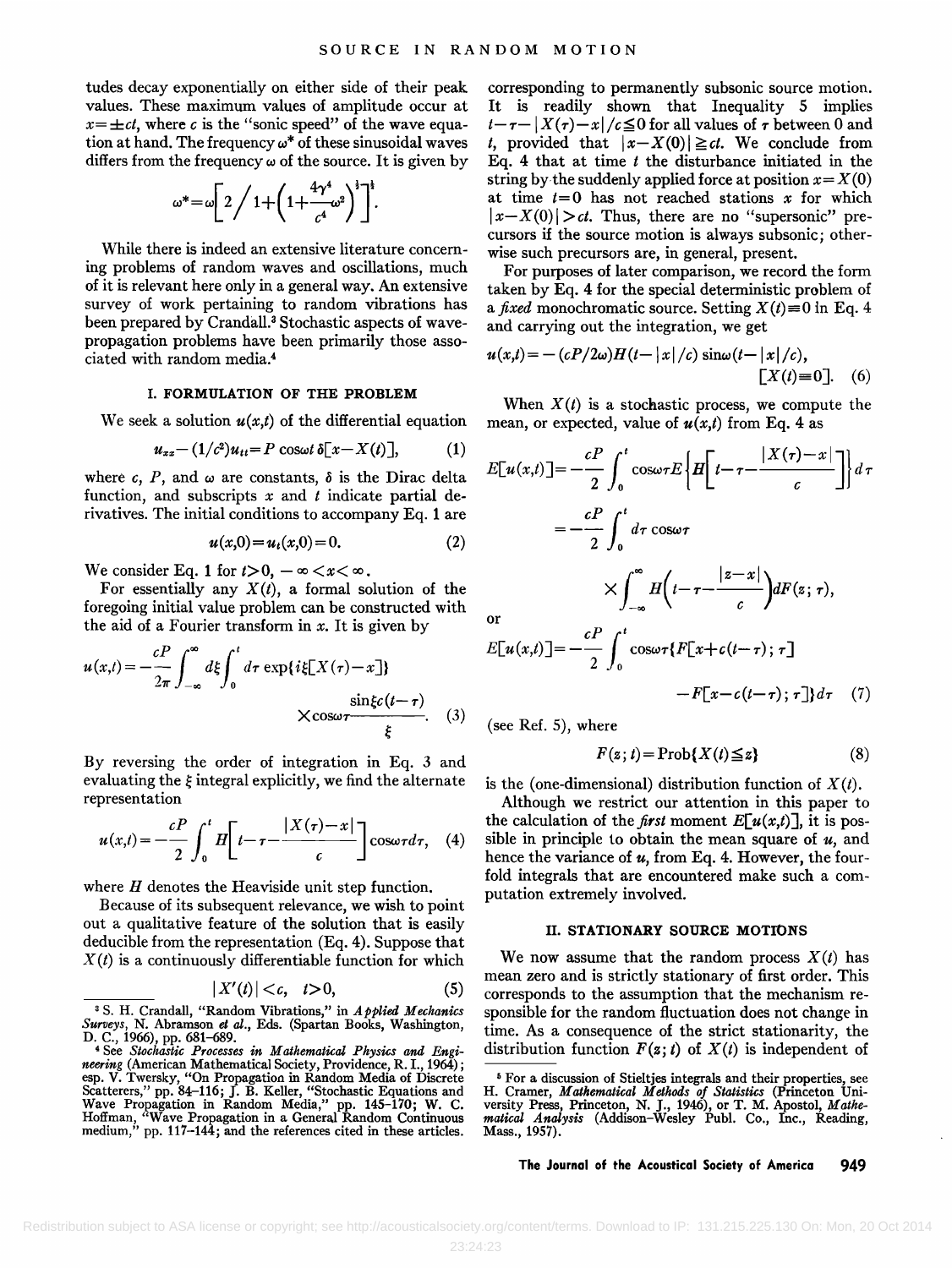

**t. We indicate this by writing** 

$$
F(z; t) = F(z). \tag{9}
$$

Finally, we assume that  $X(t)$  has a finite second  $\boldsymbol{K}(t)$ **moment, so that** 

$$
\int_{-\infty}^{\infty} z^2 dF(z) < \infty \, . \tag{10}
$$

**By writing Eq. 7 as the difference between two integrals and making suitable changes of variables, we obtain** 

$$
E[u(x,t)] = -\frac{P}{2} \left\{ \int_{x}^{x+ct} \cos\omega \left(t + \frac{x-z}{c}\right) F(z) dz - \int_{x-ct}^{x} \cos\omega \left(t - \frac{x-z}{c}\right) F(z) dz \right\}.
$$
 (11)

**An integration by parts in each of the integrals in Eq. 11 yields** 

$$
E[u(x,t)] = -\frac{Pc}{2\omega} \Biggl\{ \int_{x}^{x+ct} \sin\omega \biggl(t + \frac{x-z}{c}\biggr) dF(z) + \int_{x-ct}^{x} \sin\omega \biggl(t - \frac{x-z}{c}\biggr) dF(z) \Biggr\}, \quad (12)
$$

**which in turn provides** 

$$
E[u(x,t)] = -\frac{Pc}{2\omega} \left\{ \sin\omega \left(t + \frac{x}{c}\right) \int_{x}^{x+ct} \cos\frac{\omega z}{c} dF(z) \right\} \text{if there}
$$

$$
-\cos\omega \left(t + \frac{x}{c}\right) \int_{x}^{x+ct} \sin\frac{\omega z}{c} dF(z)
$$

$$
-\sin\omega \left(t - \frac{x}{c}\right) \int_{x}^{x-ct} \cos\frac{\omega z}{c} dF(z) \qquad \text{for all}
$$

$$
-\cos\omega \left(t - \frac{x}{c}\right) \int_{x}^{x-ct} \sin\frac{\omega z}{c} dF(z) \qquad z \to -\infty
$$

**950 Volume 43 Number 5 1968** 

It is convenient to introduce functions  $U_+$  and  $U_-$  de**fined by** 

$$
U_{\pm}(x,t) = -\frac{Pc}{2\omega} \left\{ \mp \sin\omega \left( t \mp \frac{x}{c} \right) \int_{x}^{x \mp ct} \cos\omega t F(z) - \cos\omega \left( t \mp \frac{x}{c} \right) \int_{x}^{x \mp ct} \sin\omega t F(z) \right\}, \quad (14)
$$

**so that Eq. 13 can be written in the form** 

$$
E[u(x,t)] = U_{+}(x,t) + U_{-}(x,t). \tag{15}
$$

We shall see that, in the far field,  $U_+$  and  $U_-$  represent **waves traveling in the positive x and negative x directions, respectively.** 

**Before turning to the asymptotic behavior of the mean disturbance in the farfield, we introduce some**  further notation. It is convenient to employ polar coordinates  $r$ ,  $\theta$  in the *x*-*ct* plane (Fig. 1). These are de**fined through** 

$$
x = r \cos\theta, \quad ct = r \sin\theta \tag{16}
$$

we have  $0 \leq \theta \leq \pi$ ,  $r \geq 0$ . The *subsonic region* is the wedge  $\pi/4 < \theta < 3\pi/4$ , while the wedges  $0 \le \theta < \pi/4$  and  $3\pi/4 < \theta \leq \pi$  constitute the *supersonic regions*.

**If g(z) is a complex-valued function of the real variable z, we write** 

$$
g(z) = o_F(1) \quad \text{as} \quad z \to \infty \,, \tag{17}
$$

**if there exist positive constants M and k such that** 

$$
|g(z)| \le M \int_{kz}^{\infty} dF(z') \tag{18a}
$$

for all sufficiently large z. Similarly,  $g(z) = o<sub>F</sub>(1)$  as  $z \rightarrow -\infty$  if, for all sufficiently large values of  $-z$ ,

$$
|g(z)| \leq M \int_{-\infty}^{kz} dF(z') \tag{18b}
$$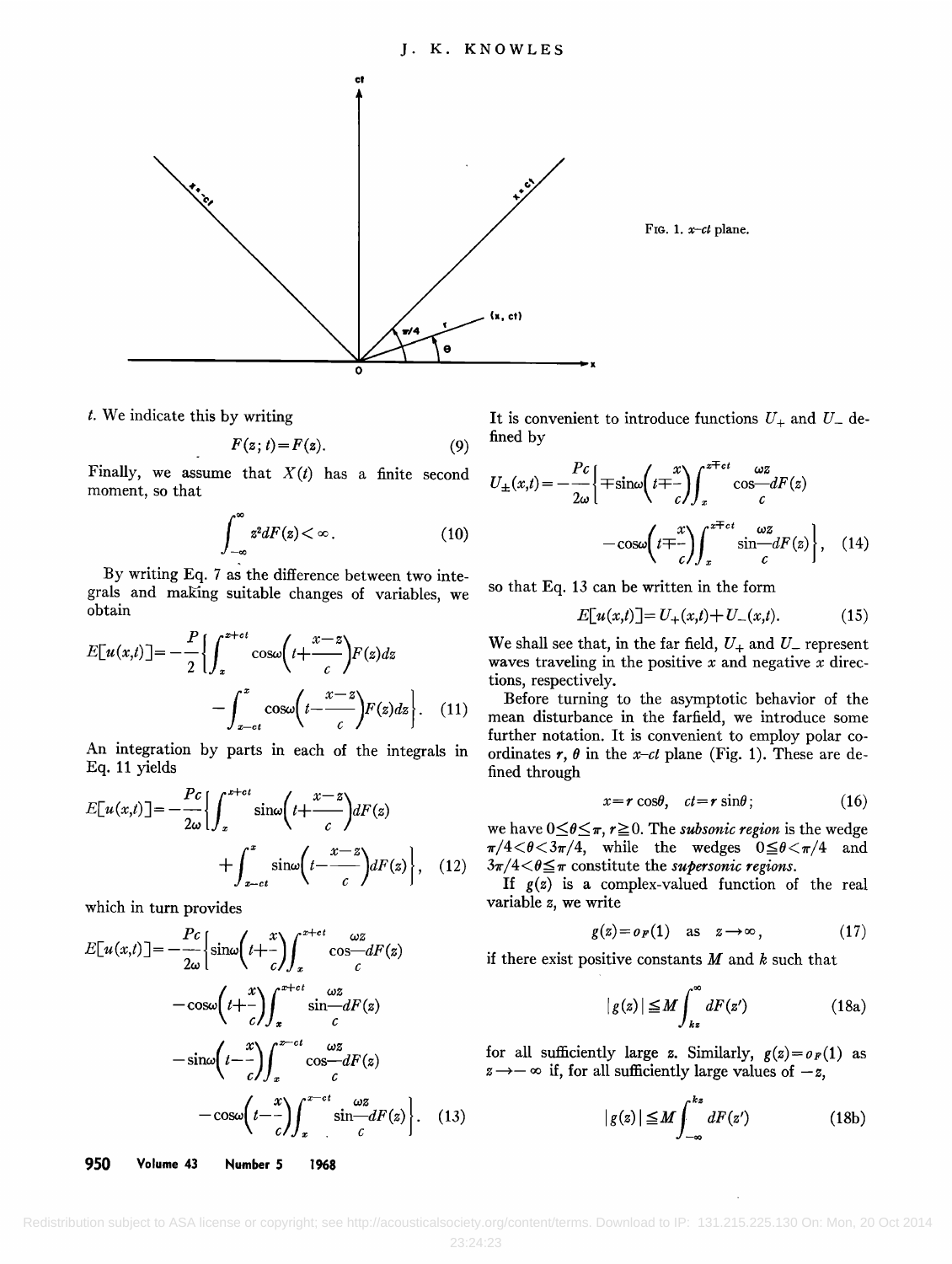**for some positive constants M and k. In view of In**equality 10,  $g(z) = o_F(1)$  as  $z \rightarrow \pm \infty$  implies that  $g(z) = o(z^{-2})$  as  $z \rightarrow \pm \infty$ , where the small *o* without sub**script has its usual meaning.** 

# **A. Subsonic Farfield Approximation**

**We begin by analyzing the asymptotic behavior of**   $U_+$  and  $U_-$ , and hence of  $E[u]$ , as  $r = (x^2 + c^2 t^2)^{\frac{1}{2}} \rightarrow \infty$ 

in the subsonic region. Consider, for example,  $U_+$  from **Eq. 14,** 

$$
-\frac{2\omega}{Pc}U_{+}(x,t)=-\mathrm{Im}e^{i\omega(t-x/c)}\int_{x}^{x-ct}e^{i\omega z/c}dF(z),\quad(19)
$$

**where Im denotes the imaginary part. We have** 

$$
\int_{x}^{x-\epsilon t} e^{i\omega z/\epsilon} dF(z) = -\int_{\sqrt{2}r}^{x} e^{i\omega z/\epsilon} dF(z) = -\int_{-\infty}^{x} e^{i\omega z/\epsilon} dF(z) + \int_{-\infty}^{\sqrt{2}r} \frac{\cos(\theta + \pi/4)}{e^{i\omega z/\epsilon} dF(z)}.
$$
 (20)

If  $\theta$  is fixed in the wedge  $\pi/4 < \theta \leq \pi$ , we have  $\cos(\theta + \pi/4) < 0$ , so that

$$
\int_{x}^{x-ct} e^{i\omega z/c} dF(z) = -\int_{-\infty}^{x} e^{i\omega z/c} dF(z) + o_F(1), \text{ as } r \to \infty, \frac{\pi}{4} < \theta \leq \pi.
$$
 (21)

If  $\theta$  is now further restricted to the interval  $\pi/4 < \theta < \pi/2$ , we may write

$$
\int_{-\infty}^{x} e^{i\omega z/c} dF(z) = \int_{-\infty}^{\infty} e^{i\omega z/c} dF(z) - \int_{r \cos\theta}^{\infty} e^{i\omega z/c} dF(z) = \int_{-\infty}^{\infty} e^{i\omega z/c} dF(z) + o_F(1), \text{ as } r \to \infty, \frac{\pi}{4} < \theta < \frac{\pi}{2}.
$$
 (22)

**Combining Eqs. 21 and 22, we obtain** 

$$
\int_{x}^{x-ct} e^{i\omega z/c} dF(z) = -\int_{-\infty}^{\infty} e^{i\omega z/c} dF(z) + o_F(1), \text{ as } r \to \infty, \frac{\pi}{4} < \theta < \frac{\pi}{2}.
$$
 (23)

On the other hand, if  $\theta$  lies in the interval  $\pi/2 < \theta \leq \pi$ , we have

$$
\int_{-\infty}^{x} e^{i\omega z/c} dF(z) = \int_{-\infty}^{r \cos \theta} e^{i\omega z/c} dF(z) = o_F(1), \text{ as } r \to \infty, \frac{\pi}{2} < \theta \leq \pi,
$$
 (24)

**which, when combined with Eq. 20, gives** 

$$
\int_{x}^{x-ct} e^{i\omega z/c} dF(z) = o_F(1), \text{ as } r \to \infty, \frac{\pi}{2} < \theta \leq \pi.
$$
 (25)

**Using the estimates Eqs. 23 and 25 in Eq. 19, we find that** 

$$
U_{+}(x,t) = \begin{cases} -\frac{Pc}{2\omega} \operatorname{Im} \left[ e^{i\omega(t-x/c)} \int_{-\infty}^{\infty} e^{i\omega z/c} dF(z) \right] + o_F(1), & r \to \infty, & \frac{\pi}{4} < \theta < \frac{\pi}{2}, \\ o_F(1), & r \to \infty, & \pi/2 < \theta \leq \pi. \end{cases}
$$
(26)

**An analogous argument gives** 

$$
U_{-}(x,t) = \begin{cases} \n0_F(1), & r \to \infty, \quad 0 \leq \theta < \pi/2, \\ \n-\frac{Pc}{2\omega} \operatorname{Im} \left[ e^{i\omega(t+x/c)} \int_{-\infty}^{\infty} e^{i\omega z/c} dF(z) \right] + o_F(1), & r \to \infty, \quad \frac{\pi}{2} < \theta < \frac{3\pi}{4}. \n\end{cases} \tag{27}
$$

**Combining Eqs. 26 and 27 in Eq. 15,** 

$$
E[u(x,t)] = -\frac{Pc}{2\omega} \operatorname{Im} \left[ e^{i\omega(t-|x|/c)} \int_{-\infty}^{\infty} e^{i\omega z/c} dF(z) \right] + o_F(1), \text{ as } r \to \infty, \text{ with } \frac{\pi}{4} < \theta < \frac{\pi}{2} \text{ or } \frac{\pi}{2} < \theta < \frac{3\pi}{4}. \tag{28}
$$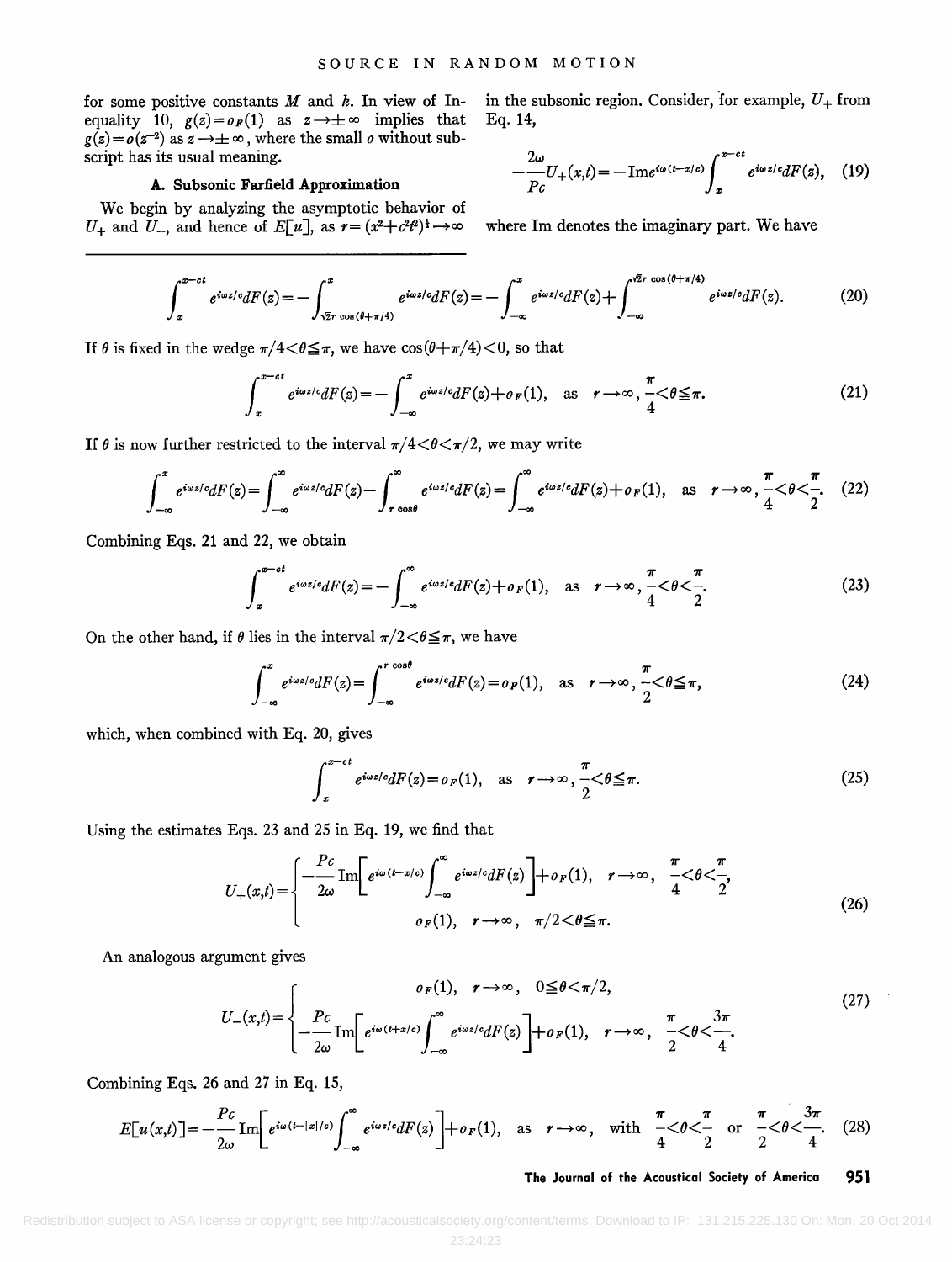**To obtain the subsonic farfield approximation (Eq. 28)jn final form, we introduce the characteristic**  function  $\Phi_X(\xi)$  of  $X(t)$ :

$$
\Phi_X(\xi) = E(e^{i\xi X(t)}) = \int_{-\infty}^{\infty} e^{i\xi z} dF(z). \tag{29}
$$

Since  $X(t)$  is a strictly stationary process,  $\Phi_X(\xi)$  is in**dependent of t. Equation 28 can be written as** 

$$
E[u(x,t)] = -\frac{Pc}{2\omega} \operatorname{Im} \left[ e^{i\omega(t-|x|/c)} \Phi_x \left( \frac{\omega}{c} \right) \right] + o_F(1). \quad (30)
$$

**Writing** 

$$
\Phi_X(\xi) = |\Phi_X(\xi)| \exp[i \arg \Phi_X(\xi)],
$$

**we obtain** 

$$
E[u(x,t)] = -\frac{Pc}{2\omega} \left| \Phi_X \left( \frac{\omega}{c} \right) \right|
$$
\n
$$
\times \sin \left[ \omega \left( t - \frac{|x|}{c} \right) + \arg \Phi_X \left( \frac{\omega}{c} \right) \right]
$$
\n
$$
+ o_F(1), \text{ as } r \to \infty, \quad 0 < |\theta - \pi/2| < \pi/4.
$$
\n
$$
\lim_{\text{cur}} \frac{\omega}{\sqrt{31}} = \frac{\pi}{1}
$$

Equation 31 is our main result<sup>6</sup> for stationary processes **X(t). It asserts that the subsonic farfield mean dis**turbance has the form of a sine wave whose frequency  $\omega$  is the same as that of the source and whose amplitude **and phase are given in terms of the characteristic function of X (t). We show below that nothing of importance propagates in the supersonic regions.** 

If we specialize to the deterministic case  $X(t)=0$ , the characteristic function  $\Phi_X(\xi)$  is unity, and Eq. 31 **reduces to Eq. 6.** 

For a random source motion  $X(t)$  whose distribution is symmetric with respect to the mean,  $\Phi_X(\xi)$  is real **and the phase of the asymptotic mean disturbance is independent of frequency.** 

**Let** 

$$
\lambda = 2\pi c/\omega \tag{32}
$$

**be the wavelength of the wave (Eq. 31). The amplitude in Eq. 31 is diminished from its value in the deter**ministic case  $X(t) \equiv 0$ , Eq. 6, by a factor  $|\Phi(2\pi/\lambda)|$ . **Since** 

$$
\Phi_X(\xi) = 1 - \frac{1}{2}\sigma^2 \xi^2 + o(\xi^2)
$$
, as  $\xi \to 0$ ,

where  $\sigma^2$  is the variance of  $X(t)$ , the amplitude-reduction factor is given approximately by  $1-(2\pi^2\sigma^2/\lambda^2)$  for waves that are long in comparison with  $\sigma$ .

**If the determination of the farfield approximation to the mean disturbance resulting from an oscillatory** 

**source whose motion is a given stationary random process is regarded as the direct problem, we may refer to the inverse problem as that of finding the distribution**  of the unknown stationary random process  $X(t)$ , given **the farfield amplitude and phase of the mean disturbance. Equation 31 shows that the inverse problem is solved immediately (and uniquely) once the farfield amplitude and phase are known over the entire fre**quency range  $0 \le \omega < \infty$ , since this information deter**mines the modulus and argument of the characteristic**  function  $\Phi_X(\xi)$ , and  $\Phi_X(\xi)$  in turn uniquely determines the (one-dimensional) distribution of  $X(t)$  itself.

# **B. Supersonic Farfield Approximation**

**If no assumptions are made concerning the source motion beyond those of stationarity and the existence**  of the second moment, the sample functions  $X(t)$  will **not in general satisfy the condition (Eq. 5) for subsonic source motion. Indeed, the sample functions need not be differentiable unless additional assumptions are made. 7 We must therefore expect that the general result**  (Eq. 13) for  $E[u(x,t)]$  will exhibit supersonic pre**cursors. For stationary processes, however, these are always small, as we show.** 

Let us first consider  $U_+(x,t)$  as given by Eq. 19. Setting  $x = r \cos\theta$  in Eq. 21, we find that

$$
\int_{x}^{x-ct} e^{i\omega z/c} dF(z) = o_F(1), \text{ as } r \to \infty, \frac{3\pi}{4} < \theta \leq \pi. \quad (33)
$$

**In the remaining portion of the supersonic region, where**   $0 \leq \theta \leq \pi/4$ , we write

$$
\int_{x}^{x-ct} e^{i\omega z/c} dF(z) = \int_{r \cos \theta}^{\sqrt{2}r \cos(\theta + \pi/4)} e^{i\omega z/c} dF(z).
$$
 (34)

Since  $\cos\theta$  and  $\cos(\theta + \pi/4)$  are both positive for  $0 \leq \theta \leq \pi/4$ , it follows that

$$
\int_{x}^{x-ct} e^{i\omega z/c} dF(z) = \int_{r \cos \theta}^{\infty} e^{i\omega z/c} dF(z)
$$

$$
- \int_{\sqrt{2}r \cos(\theta + \pi/4)}^{\infty} e^{i\omega z/c} dF(z)
$$

$$
= o_F(1), \text{ as } r \to \infty, \quad 0 \leq \theta < \pi/4. \quad (35)
$$

**Combining Eqs. 33 and 35 and recalling Eq. 19, we find**  that in the supersonic regions  $U_{+}$  is given asymptoti**cally by** 

$$
U_{+}(x,t) = o_{F}(1), \quad r \to \infty, \quad \pi/4 < |\theta - \pi/2| < \pi/2. \quad (36)
$$

<sup>&</sup>lt;sup>6</sup> Although Eq. 31 was derived for  $\theta$  *fixed* in the open set  $0 < |\theta - \pi/2| < \pi/4$ , it is easily verified by reviewing the argument in detail that Eq. 31 is valid *uniformly* in  $\theta$  in the closed wedges  $0 < \epsilon \le |\theta - \pi/4| \le \pi/4 - \epsilon$ , for any positive  $\epsilon$  less than  $\pi/4$ .

**<sup>952</sup> Volume 43 Number 5 1968** 

**<sup>7</sup> Conditions that assure various degrees of smoothness of the sample functions of a stationary process are discussed in H. Cramer and M. R. Leadbetter, Stationary and Related Stochastic Processes (John Wiley & Sons, Inc., New York, 1967).**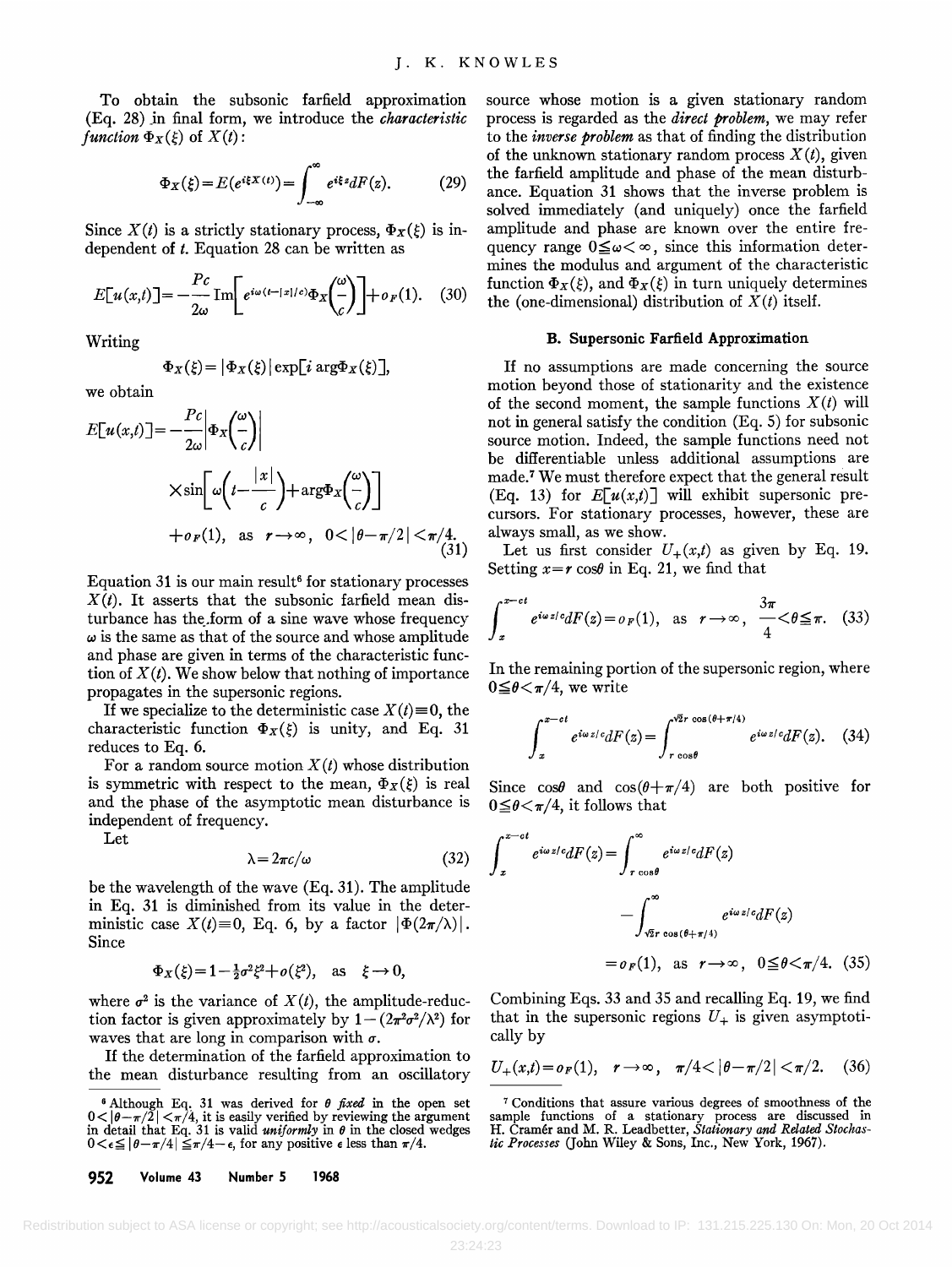**In an analogous way, it is found that** 

$$
U_{-}(x,t) = o_F(1), \quad \text{as} \quad r \to \infty, \quad \pi/4 < |\theta - \pi/2| \leq \pi/2. \tag{37}
$$

**Equations 36, 37, and 15 show that the part of the mean disturbance that propagates at supersonic speed is asymptotically small. 8** 

## **C. Examples**

**To illustrate the general Formula 31, we consider**  some special stationary stochastic processes  $X(t)$ .

# **1. Stationary Normal Process**

If  $X(t)$  is a stationary normal process with zero mean, **its characteristic function is given by** 

$$
\Phi_X(\xi) = e^{-\frac{1}{2}\sigma^2 \xi^2},\tag{38}
$$

where  $\sigma^2$  is the variance of  $X(t)$ . In this case, Eq. 31 **reduces to** 

$$
E[u(x,t)] \sim -\frac{Pc}{2\omega} \exp\left(-\frac{2\pi^2 \sigma^2}{\lambda^2}\right) \sin\omega \left(t - \frac{|x|}{c}\right), \quad (39)
$$
and Eq.

where the wavelength  $\lambda$  is defined by Eq. 32. Only very **long waves propagate with a substantial amplitude in this case.** 

#### **2. Sine Wave with Random Phase**

**Consider an oscillatory source motion of the form** 

$$
X(t) = a \sin(\Omega t + \zeta), \tag{40}
$$

where the excursion  $a$  and the frequency  $\Omega$  are given constants, and  $\zeta$  is a random variable with the *uniform* distribution on  $[0,2\pi]$ . The stochastic process defined **by Eq. 40 is strictly stationary of first order and its characteristic function is given by** 

$$
\Phi_X(\xi) = J_0(a\xi),\tag{41}
$$

where  $J_0$  is the Bessel function of order zero.<sup>9</sup> Equa**tion 31 specializes to** 

$$
E[u(x,t)] \sim -\frac{Pc}{2\omega} J_0\left(\frac{2\pi a}{\lambda}\right) \sin\omega \left(t - \frac{|x|}{c}\right). \tag{42}
$$

**It is interesting to note that the characteristic function, and hence the mean disturbance in the farfield, is in**dependent of the frequency  $\Omega$  of the source motion. In **contrast to the result (Eq. 39) for stationary normal processes, the amplitude in Eq. 42 is an oscillatory func**tion of the ratio of excursion  $a$  to wavelength  $\lambda$ . In fact, for the special wavelengths  $\lambda_k$  given by  $\lambda_k=2\pi a/\alpha_k$ ,  $k=1, 2,\dots$ , where  $\alpha_k$  is the k<sup>th</sup> positive zero of  $J_0(\alpha)$ , **the amplitude actually vanishes, showing that the mean disturbance is small in the farfield.** 

# **3. Random Telegraph SignaF**

**Cases in which the source motion is a discrete stationary random process are also included in the general**  result (Eq. 31). To illustrate, we suppose that  $X(t)$  is **of the form** 

$$
X(t) = X(0)(-1)^{N(t)}, \tag{43}
$$

where  $N(t)$  is a Poisson process,<sup>2</sup> and the initial value  $X(0)$  is either a or  $-a$  with equal probability. This **corresponds to a source that jumps back and forth**  between the positions  $x=a$  and  $x=-a$ , the times at **which the jumps occur being determined by the**  Poisson process  $N(t)$ . The characteristic function of  $X(t)$  is given by<sup>2</sup>

$$
\Phi_X(\xi) = \cos \xi a,\tag{44}
$$

**and Eq. 31 accordingly specializes to** 

$$
E[u(x,t)] \sim -\frac{Pc}{2\omega} \cos \frac{2\pi a}{\lambda} \sin \omega \left( t - \frac{|x|}{c} \right). \tag{45}
$$

**Again, the amplitude of the mean disturbance in the farfield vanishes at certain critical wavelengths.** 

## **III. SOURCE IN BROWNIAN MOTION**

**We turn now to the case in which the source motion**   $X(t)$  is a Wiener process.<sup>2</sup> The distribution function associated with  $X(t)$  is then given by

$$
F(z;t) = \text{Prob}\{X(t) \leq z\} = \frac{1}{(2\pi)^{\frac{1}{2}}\gamma \sqrt{t}} \int_{-\infty}^{z} \exp\left(-\frac{\zeta^2}{2\gamma^2 t}\right) d\zeta,
$$
\n(46)

where  $\gamma^2$  is a diffusion constant characteristic of the **Brownian motion.** 

 $\frac{P_c}{2\omega}J_0\left(\frac{2\pi a}{\lambda}\right)\sin\left(t-\frac{|x|}{c}\right)$ . (42) We begin by substituting from Eq. 46 into the general formula of Eq. 7 to obtain the mean disturbance **We begin by substituting from Eq. 46 into the in the form** 

$$
E[u(x,t)] = -\frac{cP}{2(2\pi)^{\frac{1}{2}}\gamma} \int_0^t d\tau \tau^{-\frac{1}{2}} \cos \omega \tau
$$

$$
\times \int_{x-c(t-\tau)}^{x+c(t-\tau)} d\zeta \exp\left(-\frac{\zeta^2}{2\gamma^2 \tau}\right). \quad (47)
$$

The change of variables  $\zeta = \gamma \sqrt{\tau z}$ , followed by an inte-

<sup>&</sup>lt;sup>8</sup> It can be shown that Eq. 37 holds *uniformly* in  $\theta$  for  $\pi/4+\epsilon$ 

 $\leq |\theta - \pi/2| \leq \pi/2$ , for any positive  $\epsilon$  less than  $\pi/4$ .<br>
<sup>9</sup> See N. W. McLachlan, *Bessel Functions for Engineers* (Oxford University Press, London, 1941).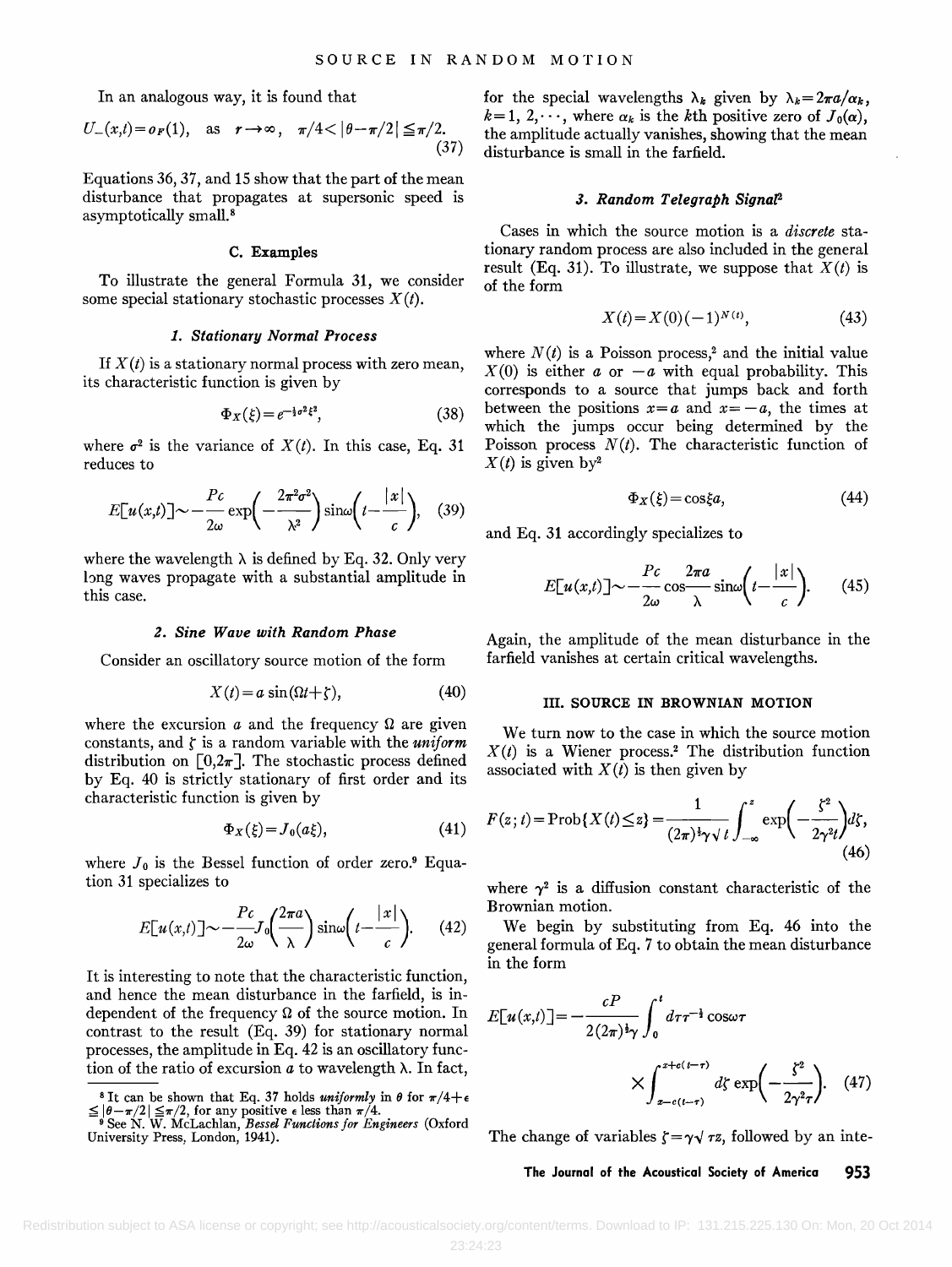gration by parts with respect to  $\tau$ , leads to

$$
E[u(x,t)] = \frac{cP}{2(2\pi)^{\frac{1}{2}\omega}} \int_0^t \sin \omega \tau
$$
\n
$$
\times \exp\left\{-\frac{\left[x+c(t-\tau)\right]^2}{2\gamma^2 \tau}\right\} \frac{\partial}{\partial \tau} \left[\frac{x+c(t-\tau)}{\gamma \sqrt{\tau}}\right] d\tau
$$
\n
$$
\times \exp\left\{-\frac{cP}{2(2\pi)^{\frac{1}{2}\omega}} \int_0^t \sin \omega \tau
$$
\nwe may write\n
$$
\times \exp\left\{-\frac{\left[x-c(t-\tau)\right]^2}{2\gamma^2 \tau}\right\} \frac{\partial}{\partial \tau} \left[\frac{x-c(t-\tau)}{\gamma \sqrt{\tau}}\right] d\tau.
$$
\nIn Appendix (48)  $I(x,t)$  as  $\tau = (t-\tau)$ .

**With the abbreviation** 

$$
I(x,t) = \frac{cP}{2(2\pi)^{\frac{1}{2}}\omega} \int_0^t \sin \omega \tau
$$
  
 
$$
\times \exp\left\{-\frac{\left[x+c(t-\tau)\right]^2}{2\gamma^2 \tau}\right\} \frac{\partial}{\partial \tau} \left[\frac{x+c(t-\tau)}{\gamma \sqrt{\tau}}\right] d\tau, \tag{49}
$$

**we may write Eq. 48 in the form** 

$$
E[u(x,t)] = I(x,t) + I(-x,t). \tag{50}
$$

**In Appendix A, we give the asymptotic analysis of**   $I(x,t)$  as  $r = (x^2+c^2t^2)^{\frac{1}{2}} \rightarrow \infty$ . This analysis shows that

$$
I(x,t) = \begin{cases} O(r^{-\frac{1}{2}}e^{-nr}) & \text{as } r \to \infty \text{, uniformly in } \theta \text{ for } 0 \le \theta \le (\pi/2) - \epsilon, \\ J[t+(x/c)]+O(r^{-\frac{1}{2}}e^{-nr}) & \text{as } r \to \infty \text{, uniformly in } \theta \text{ for } (\pi/2) + \epsilon \le \pi - \tan^{-1}\frac{1}{2}, \\ O(r^{-\frac{1}{2}}e^{-nr}) & \text{as } r \to \infty \text{, uniformly in } \theta \text{ for } \pi - \tan^{-1}\frac{1}{2} \le \theta \le \pi, \end{cases} \tag{51}
$$

**where** 

$$
n = \min\left(\frac{2c}{\sqrt{5\gamma^2}}, \frac{c}{2\gamma^2} \frac{\sin^2 \epsilon}{\cos \epsilon}\right),\tag{52}
$$

 $\epsilon$  is any positive number less than  $\pi/4$ , and

$$
J\left(t+\frac{x}{c}\right) = -\frac{cP}{4\omega}\operatorname{sgn}\left(t+\frac{x}{c}\right)\operatorname{Im}\left[\left[1+\frac{\operatorname{sgn}\left(t+\frac{x}{c}\right)}{a}\right]\right] \qquad \qquad \omega^* = \omega\left[2\left(1+\left(1+\frac{4\gamma^4}{c^4}\omega^2\right)^{\frac{1}{3}}\right)\right],
$$
\n
$$
\times \exp\left\{-\frac{c^2}{\gamma^2}\left[a-\operatorname{sgn}\left(t+\frac{x}{c}\right)\right]\right|t+\frac{x}{c}\right\}\right], \qquad (53)
$$
\n
$$
\omega^* = \omega\left[2\left(1+\left(1+\kappa^2\right)^{\frac{1}{3}}\right)^{\frac{1}{3}}\right],
$$
\n
$$
A_1 = -\frac{cP}{2\omega}\left(\frac{\left[1+(1+\kappa^2)^{\frac{1}{3}}\right]^{\frac{1}{3}}\left(\sqrt{2}-\frac{1}{3}\right)^{\frac{1}{3}}}{4(1+\frac{1}{3})^{\frac{1}{3}}}\right).
$$

**where Im denotes imaginary part, sgnz denotes the sign of z, and** 

$$
a = \left(1 - \frac{2i\gamma^2\omega}{c^2}\right)^{\frac{1}{2}} = \left[\frac{1}{2} + \frac{1}{2}\left(1 + \frac{4\gamma^4\omega^2}{c^4}\right)^{\frac{1}{2}}\right]^{\frac{1}{2}}
$$
 and w  
-i $\left[\frac{1}{2}\left(1 + \frac{4\gamma^4\omega^2}{c^4}\right)^{\frac{1}{2}} - 1\right]^{\frac{1}{2}}.$  (54) In t

**For brevity, we write Eq. 51 as** 

$$
I(x,t) \sim J(t+x/c). \tag{55}
$$

**From Eqs. 51 or 55, we infer that, in the farfield,**   $I(x,t)$  is asymptotically equivalent to a wave traveling **in the direction of negative x, with a waveform given by Eq. 53. By Eq. 50, the mean disturbance in the farfield is then given asymptotically by the sum of two waves of identical waveform traveling in opposite directions'** 

$$
E[u(x,t)] \sim J(t+x/c) + J(t-x/c). \tag{56}
$$

**954 Volume 43 Number 5 1968** 

**It is interesting to examine the waveform J of Eq. 53 in detail. Consider first the nature of J in the subsonic**  region  $t+x/c>0$ . In this range, Eq. 53 can be written as

$$
J(t+x/c) = A_1 e^{-\mu_1(t+x/c)} \sin[\omega^*(t+x/c) + \delta_1],
$$
  

$$
t+x/c>0, (57)
$$

where the new frequency  $\omega^*$  is given by

$$
\omega^* = \omega \left[ 2 \bigg/ 1 + \left( 1 + \frac{4\gamma^4}{c^4} \omega^2 \right)^{\frac{1}{2}} \right],\tag{58}
$$

and  

$$
A_1 = -\frac{cP}{2\omega} \left( \frac{\left[1 + (1 + \kappa^2)^{\frac{1}{2}}\right]^{\frac{1}{2}} \left(\sqrt{2} + \left[1 + (1 + \kappa^2)^{\frac{1}{2}}\right]^{\frac{1}{2}}\right]}{4(1 + \kappa^2)^{\frac{1}{2}}} \right), (59)
$$

$$
\mu_1 = \frac{c^2}{\gamma^2} \left( \left[ \frac{1 + (1 + \kappa^2)^{\frac{1}{2}}}{2} \right]^{\frac{1}{2}} - 1 \right), \tag{60}
$$

$$
\delta_1 = \tan^{-1} \left( \frac{[(1+\kappa^2)^{\frac{1}{2}}-1]^{\frac{1}{2}}}{\sqrt{2}(1+\kappa^2)^{\frac{1}{2}}+[(1+\kappa^2)^{\frac{1}{2}}+1]^{\frac{1}{2}}} \right),\tag{61}
$$

**and we have introduced the notation** 

$$
\kappa = (2\gamma^2/c^2)\omega. \tag{62}
$$

In the supersonic régime  $t+x/c < 0$ ,  $J(t+x/c)$  is given **by** 

$$
J\left(t+\frac{x}{c}\right) = A_2 e^{\mu_2(t+x/c)} \sin\left[\omega^*\left(t+\frac{x}{c}\right) + \delta_2\right],
$$
  

$$
t+\frac{x}{c} < 0, \quad (63)
$$

where the frequency  $\omega^*$  is again given by Eq. 58, and

$$
A_2 = -\frac{cP}{2\omega} \left( \frac{\left[1 + (1 + \kappa^2)^{\frac{1}{4}}\right]^{\frac{1}{4}} \left[1 + (1 + \kappa^2)^{\frac{1}{4}}\right]^{\frac{1}{4}} - \sqrt{2}}{4(1 + \kappa^2)^{\frac{1}{4}}} \right)^{\frac{1}{2}},
$$
(64)

Redistribution subject to ASA license or copyright; see http://acousticalsociety.org/content/terms. Download to IP: 131.215.225.130 On: Mon, 20 Oct 2014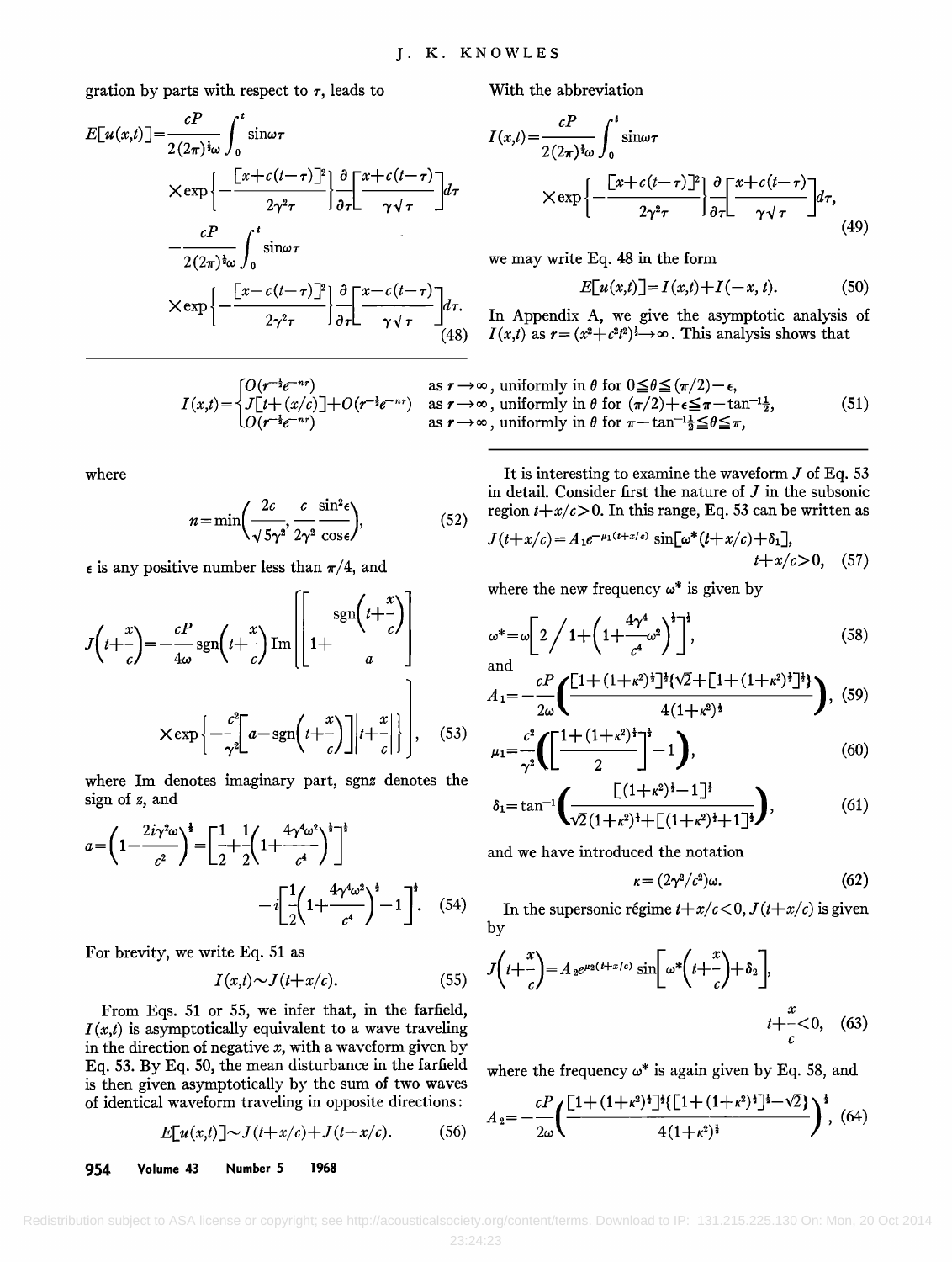$$
\mu_2 = (c^2/\gamma^2)\{[1 + (1+\kappa^2)^{\frac{1}{2}}/2]^{\frac{1}{2}} + 1\},\tag{65}
$$

$$
\delta_2 = \tan^{-1} \frac{\lfloor (1+\kappa^2)^{\frac{1}{2}} - 1 \rfloor^{\frac{1}{2}}}{\sqrt{2}(1+\kappa^2)^{\frac{1}{2}} - \lfloor (1+\kappa^2)^{\frac{1}{2}} + 1 \rfloor^{\frac{1}{2}}},\tag{66}
$$

and  $\kappa$  is again given by Eq. 62.

Thus, the waveform  $J(t+x/c)$  that describes the **asymptotic structure of the leftward-traveling part of the mean disturbance represents an "exponentially**  amplitude-modulated" wave of frequency  $\omega^*$ . The intensity reaches a maximum at  $x = -ct$  and decreases **exponentially on either side of this peak. The rate of this exponential decay is greater in advance (i.e., on the**  supersonic side) of the peak, since  $\mu_2 > \mu_1$ . The frequency **co\* of the sinusoidal part of the disturbance differs from the frequency of the source; from Eq. 58, it is found that**   $\omega^*$  is a monotone-increasing function of  $\omega$ . For low frequencies  $\omega$ ,  $\omega^* \sim \omega$ ,  $\omega \rightarrow 0$ , while for high frequencies  $\omega^* \sim (c/\gamma) \sqrt{\omega}, \omega \rightarrow \infty$ .

It is easily verified that, when  $\gamma \rightarrow 0$ , Eq. 63 reduces to  $J\equiv 0$  for  $t+x/c < 0$ , while Eq. 57 becomes

$$
J\left(t+\frac{x}{c}\right)=-\frac{cP}{2\omega}\sin\omega\left(t+\frac{x}{c}\right), \quad t+\frac{x}{c}>0.
$$

This is to be expected, since the limit  $\gamma \rightarrow 0$  should lead **to the deterministic result (Eq. 6).** 

**The presence of the supersonic precursor (Eq. 63) is, of course, a consequence ofthe failure of the condition of Eq. 5. Indeed, with probability 1, the sample functions X(t) for the Wiener process are nowhere differentiable.** 

# Appendix A. Asymptotic Behavior of  $I(x,t)$

**Here, we establish the asymptotic result Eqs. 51, 53 concerning the integral** 

$$
I(x,t) = \frac{cP}{2(2\pi)^{\frac{1}{2}}\omega} \int_0^t \sin \omega \tau
$$
  
 
$$
\times \exp \left\{ -\frac{\left[x + c(t-\tau)\right]^2}{2\gamma^2 \tau} \right\} \frac{\partial}{\partial \tau} \left[ \frac{x + c(t-\tau)}{\gamma \sqrt{\tau}} \right] d\tau.
$$
 (A1)

If  $t+x/c\neq0$ , we make the change of integration variable

$$
\tau = |t + x/c|/v^2 \tag{A2}
$$

**in Eq. A1, obtaining, after considerable algebra, the formula** 

$$
I(x,t) = -\frac{c^2 P}{2\gamma \omega (2\pi)^{\frac{1}{2}}} \operatorname{sgn}\left(t + \frac{x}{c}\right) \left( \left| t + \frac{x}{c} \right| \right)^{\frac{1}{2}}
$$

$$
\times \operatorname{Im} \int_{|1+z| \atop 1+z| \atop 2\gamma^2}^{\infty} \left\{ \operatorname{sgn}\left(t + \frac{x}{c}\right) \right\}.
$$

$$
\times \operatorname{exp}\left[ -\frac{c^2}{2\gamma^2} \left| t + \frac{x}{c} \right| \left\{ \left[ v - \frac{\operatorname{sgn}\left(t + \frac{x}{c}\right)}{v} \right]_{-v^2}^2 \right\} \right] dy,
$$
(A3)

where Im denotes imaginary part,  $sgn(t+x/c)$  is  $+1$  if  $t+x/c>0$ ,  $-1$  if  $t+x/c<0$ , and  $\kappa$  is given by Eq. 62.

## **I. CASE 1.**  $|1+x/ct|>1$

**In the x-ct plane of Fig. A-l, this case corresponds to** those points for which  $0 \leq \theta \leq \pi/2$ ,  $r > 0$ , or for which

 $\pi-\tan^{-1}(\frac{1}{2})<\theta\leq\pi$ ,  $r>0$ . Throughout the interval of integration in Eq. A3, we have  $v > 1$ . Thus

$$
|I(x,t)| \leq \frac{c^2 P}{2\gamma \omega(2\pi)^{\frac{1}{2}}} \Big| t + \frac{x}{c} \Big|^{\frac{1}{2}} \int_{|1+z/ct|^{\frac{1}{2}}}^{\infty} \left[ 1 + \frac{\operatorname{sgn}\left(t + \frac{x}{c}\right)}{t^2} \right]
$$

$$
\exp \left\{ -\frac{c^2 \Big| t + \frac{x}{c} \Big|}{2\gamma^2} \Bigg[ v - \frac{\operatorname{sgn}\left(t + \frac{x}{c}\right)}{v} \Bigg]^2 \right\} dv. \quad (A4)
$$

Setting  $y=v-\left[\frac{\text{sgn}(t+x/c)}{v}\right]$  in Eq. A4, we obtain

$$
|I(x,t)| \leq \frac{c^2 P}{2\gamma \omega(2\pi)^{\frac{1}{2}}} \Big| t + \frac{x}{c} \Big|^{\frac{1}{2}}
$$
  
 
$$
\times \int_{v_0 - (\text{sgn}(t+x/c)/v_0]}^{\infty} \exp \left( -\frac{c^2 \Big| t + \frac{x}{c} \Big|}{2\gamma^2} \right) dy, \quad (A5)
$$

**where** 

$$
v_0 = |1 + x/ct|^{\frac{1}{3}}.\tag{A6}
$$

**A change of scale in the integral Eq. A5 yields** 

$$
|I(x,t)| \leq \frac{cP}{2\omega} \frac{1}{(2\pi)^{\frac{1}{2}}} \int_{w_0}^{\infty} e^{-\frac{1}{2}w^2} dw, \tag{A7}
$$

**where** 

$$
w_0 = \frac{c}{\gamma} \left| t + \frac{x}{c} \right|^{\frac{1}{2}} \left\{ v_0 - \left[ \operatorname{sgn} \left( t + \frac{x}{c} \right) \middle/ v_0 \right] \right\} = \frac{x}{\gamma \sqrt{t}} \operatorname{sgn} \left( t + \frac{x}{c} \right). \tag{A8}
$$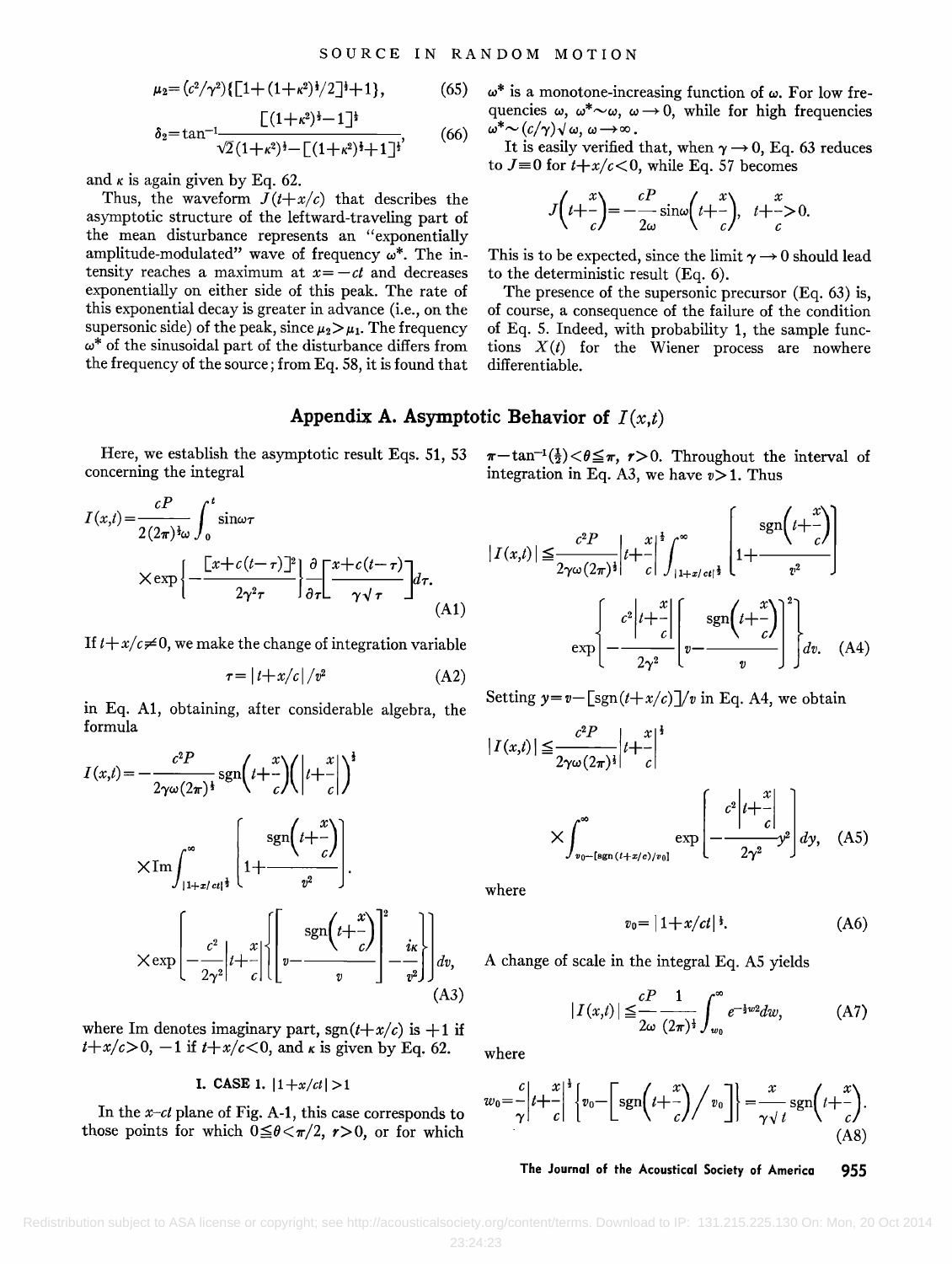

FIG. A-1.  $x-ct$  plane. Shaded area: Case 1,  $|1+x/ct| > 1$ . Unshaded area: Case 2,  $|1+x/ct| < 1$ .

When  $|1+x/ct| > 1$ , we have  $x \text{ sgn}(t+x/c) = |x|$ , so

$$
w_0 = \frac{|x|}{\gamma \sqrt{t}} = \frac{\sqrt{c}}{\gamma} \sqrt{r} \left[ |\cos\theta| / (\sin\theta)^{\frac{1}{2}} \right], \quad (A9)
$$

**using the polar coordinates of Eq. 16. In the closed**   $\text{wedge } 0 \leq \theta \leq (\pi/2) - \epsilon,$ 

$$
w_0 \geq k(\epsilon) \sqrt{r}, \qquad \qquad \text{(A10)}
$$

where  $k(\epsilon) = (\sqrt{c/\gamma})[\sin\epsilon/(\cos\epsilon)^{\frac{1}{2}}]$ . Here  $\epsilon$  is positive and **small.** In the closed wedge  $\pi - \tan^{-1}(\frac{1}{2}) \leq \theta \leq \pi$ ,

$$
w_0 \geq (2/\sqrt{5^2})(\sqrt{c}/\gamma)\sqrt{r}.
$$
 (A11)

**From Eqs. A7, A10, and All, we obtain the estimates** 

$$
|I(x,t)| \leq \begin{cases} \frac{cP}{2\omega} \frac{1}{(2\pi)^{\frac{1}{2}}} \int_{k(\epsilon)\sqrt{r}}^{\infty} e^{-\frac{1}{2}w^2} dw, & 0 \leq \theta \leq \frac{\pi}{2} - \epsilon, \\ \frac{cP}{2\omega} \frac{1}{(2\pi)^{\frac{1}{2}}} \int_{(2/\sqrt{5}^{\frac{1}{2}})(\sqrt{c}/\gamma)\sqrt{r}}^{\infty} e^{-\frac{1}{2}w^2} dw, & \pi - \tan^{-1}(\frac{1}{2}) \leq \theta \leq \pi. \end{cases}
$$
(A12)

**By making use of the asymptotic behavior for large r** 

of the integrals in A12, we obtain<sup>A1</sup>

$$
|I(x,t)| \leq \begin{cases} \frac{cP}{2\omega} \frac{1}{(2\pi)^{\frac{1}{2}}} \frac{1}{k(\epsilon)\sqrt{r}} e^{-\frac{1}{2}k^{2}(\epsilon)r}, \\ \text{as } r \to \infty, \quad 0 \leq \theta \leq \frac{\pi}{2} - \epsilon, \\ \frac{cP}{2\omega} \frac{1}{(2\pi)^{\frac{1}{2}}} \frac{\sqrt[4]{5}\gamma}{2\sqrt{c}\sqrt{r}} e^{-2c r/\sqrt{5}\gamma^{2}}, \\ \text{as } r \to \infty, \quad \pi - \tan^{-1}(\frac{1}{2}) \leq \theta \leq \pi. \end{cases} (A13)
$$

**Thus, in the two wedges of the x-ct plane corresponding to Case 1, the integrand is small in the farfield. In fact,**  as  $r \rightarrow \infty$ ,

$$
I(x,t) = O(r^{-\frac{1}{2}}e^{-nr})
$$
 uniformly in  $\theta$  for  

$$
0 \leq \theta \leq \frac{\pi}{2} - \epsilon
$$
 or  $\pi - \tan^{-1}(\frac{1}{2}) \leq \theta \leq \pi$ , (A14)

**where** 

$$
n = \min(\frac{1}{2}k^2(\epsilon), 2c/\sqrt{5}\gamma^2). \tag{A15}
$$

# **II. CASE 2.**  $|1+x/ct| < 1$

We now consider the case  $|1+x/ct|$  < 1, corresponding to the wedge  $\pi/2 < \theta < \pi - \tan^{-1}(\frac{1}{2})$ , and we write

$$
I(x,t) = J\left(t + \frac{x}{c}\right) - K(x,t),\tag{A16}
$$

**where** 

$$
J\left(t+\frac{x}{c}\right) = -\frac{c^2 P}{2\gamma\omega(2\pi)^{\frac{1}{2}}} \operatorname{sgn}\left(t+\frac{x}{c}\right) \Big| t+\frac{x}{c} \Big|^{\frac{1}{2}} \operatorname{Im} \int_0^\infty \left\{1+\left[\operatorname{sgn}\left(t+\frac{x}{c}\right)\middle/\nu^2\right] \right\} \times \exp\left[-\frac{c^2}{2\gamma^2} \Big| t+\frac{x}{c} \Big| \left(\left\{v-\left[\operatorname{sgn}\left(t+\frac{x}{c}\right)\middle/\nu\right] \right\}^2 - \frac{ik}{v^2}\right) \Big] dv,\tag{A17}
$$

**Xl W. Feller, An Introduction to Probability Theory and Its Applications (John Wiley & Sons, New York, 1957), Vol. 1, p. 166.** 

**956 Volume 43 Number 5 1968**